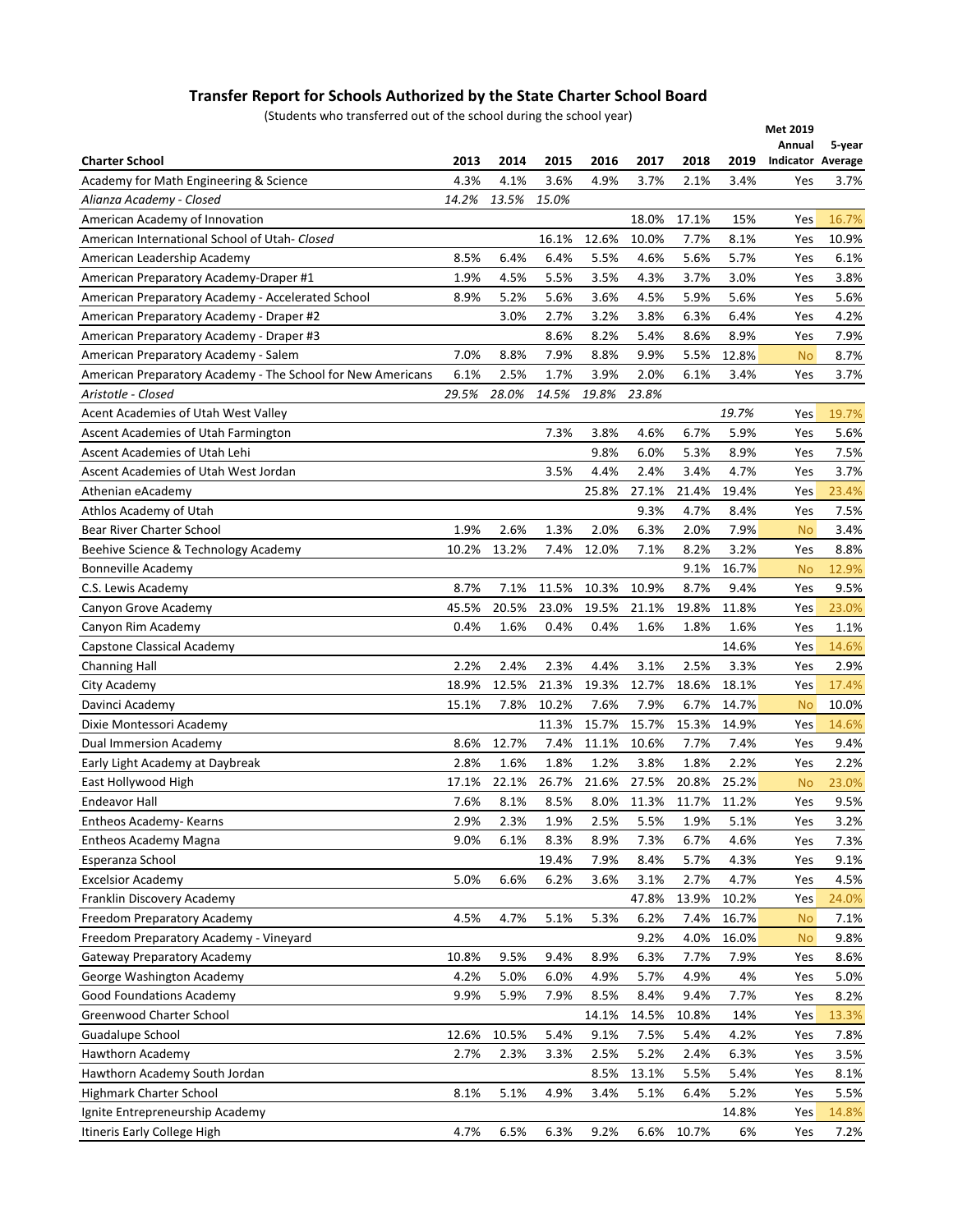|                                                      |       |       |       |       |              |       |              | Met 2019<br>Annual | 5-year |
|------------------------------------------------------|-------|-------|-------|-------|--------------|-------|--------------|--------------------|--------|
| <b>Charter School</b>                                | 2013  | 2014  | 2015  | 2016  | 2017         | 2018  | 2019         | Indicator Average  |        |
| Jefferson Academy                                    | 7.1%  | 10.6% | 5.8%  | 4.2%  | 5.0%         | 5.9%  | 5.8%         | Yes                | 6.3%   |
| John Hancock Charter School                          | 4.8%  | 1.8%  | 2.4%  | 1.2%  | 5.4%         | 3.5%  | 4.3%         | Yes                | 3.3%   |
| Kairos Academy - Closed                              |       |       | 58.6% | 37.4% | 44.5%        |       |              |                    |        |
| Karl G. Maeser Preparatory Academy                   | 9.4%  | 4.2%  | 4.0%  | 2.8%  | 4.4%         | 3.8%  | 3.6%         | Yes                | 4.6%   |
| Lakeview Academy                                     | 5.0%  | 5.7%  | 4.4%  | 3.8%  | 2.6%         | 2.5%  | 2.8%         | Yes                | 3.8%   |
| Leadership Academy of Utah                           |       |       |       |       |              | 12.9% | 18.5%        | <b>No</b>          | 15.7%  |
| Leadership Learning Academy                          |       | 9.3%  | 9.3%  | 7.7%  | 6.2%         | 6.5%  | 6.3%         | Yes                | 7.5%   |
| Leadership Learning Academy - Ogden                  |       |       |       |       |              | 21.3% | 22.5%        | <b>No</b>          | 21.9%  |
| Legacy Preparatory Academy                           | 5.2%  | 5.2%  | 3.6%  | 4.0%  | 4.1%         | 2.6%  | 3.1%         | Yes                | 4.0%   |
| Lincoln Academy                                      | 4.1%  | 5.1%  | 3.4%  | 4.7%  | 2.8%         | 3.3%  | 11.6%        | <b>No</b>          | 5.0%   |
| Lumen Scholar Institute                              |       |       |       | 13.1% | 18.3%        | 16.0% | 16.9%        | Yes                | 16.1%  |
| Mana Academy Charter School                          |       | 13.4% | 20.5% | 16.1% | 11.5%        | 16.3% | 9.2%         | Yes                | 14.5%  |
| Maria Montessori Academy                             | 6.4%  | 5.9%  | 6.6%  | 5.4%  | 7.1%         | 6.2%  | 10.2%        | <b>No</b>          | 6.8%   |
| Merit College Preparatory Academy                    | 12.1% | 5.9%  | 2.5%  | 10.4% | 9.3%         | 13.5% | 11.2%        | Yes                | 9.3%   |
| Moab Charter School                                  | 5.4%  | 2.0%  | 13.6% | 1.9%  | 4.4%         | 10.1% | 20%          | <b>No</b>          | 8.2%   |
| Monticello Academy                                   | 3.6%  | 2.3%  | 2.2%  | 3.6%  | 6.5%         | 6.4%  | 7%           | Yes                | 4.5%   |
| Mountain Heights Academy                             | 25.5% | 21.7% | 19.2% | 17.0% | 18.7%        | 20.0% | 21.1%        | <b>No</b>          | 20.5%  |
| Mountain West Montessori Academy                     |       |       | 8.4%  | 6.3%  | 8.5%         | 4.8%  | 5.9%         | Yes                | 6.8%   |
| Mountainville Academy                                | 4.9%  | 3.9%  | 3.7%  | 5.2%  | 5.6%         | 5.4%  | 4.8%         | Yes                | 4.8%   |
| Navigator Pointe Academy                             | 1.5%  | 3.0%  | 2.0%  | 2.2%  | 1.7%         | 1.6%  | 1.9%         | Yes                | 2.0%   |
| No. UT. Acad. for Math Engineering & Science         | 5.3%  | 4.1%  | 4.9%  | 5.5%  | 4.4%         | 2.4%  | 3.4%         | Yes                | 4.3%   |
| No. UT. Acad. for Math Engineering & Science Ogden   |       |       |       |       |              |       | 2.4%         | Yes                | 2.4%   |
| Noah Webster Academy                                 | 7.1%  | 5.1%  | 6.8%  | 4.9%  | 5.0%         | 4.4%  | 4.7%         | Yes                | 5.4%   |
| North Davis Preparatory Academy                      | 4.1%  | 5.1%  | 5.5%  | 4.2%  | 4.6%         | 3.8%  | 3.6%         | Yes                | 4.4%   |
| North Star Academy                                   | 1.9%  | 1.0%  | 1.9%  | 1.4%  | 2.8%         | 2.1%  | 2.2%         | Yes                | 1.9%   |
| <b>Odyssey Charter School</b>                        | 7.5%  | 4.8%  | 5.7%  | 7.4%  | 7.2%         | 5.1%  | 2.9%         | Yes                | 5.8%   |
| Ogden Preparatory Academy                            | 4.5%  | 3.7%  | 4.2%  | 3.9%  | 2.9%         | 4.2%  | 2.7%         | Yes                | 3.7%   |
| Pacific Heritage Academy                             | 36.7% | 16.5% | 15.4% | 19.7% | 13.2%        | 12.5% | 13.5%        | Yes                | 18.2%  |
| Paradigm High School                                 | 10.2% | 6.8%  | 8.7%  | 6.3%  | 6.9%         | 9.1%  | 6.9%         | Yes                | 7.9%   |
| Pinnacle Canyon Academy                              | 9.9%  | 11.4% | 11.6% | 8.2%  | 8.0%         | 8.6%  | 9.3%         | Yes                | 9.5%   |
| Pioneer High School for the Performing Arts - Closed | 15.2% | 21.1% | 23.8% | 15.5% | 11.3%        | 18.9% |              |                    |        |
| Promontory School of Expeditionary Learning          | 3.6%  | 3.1%  | 1.0%  | 2.9%  | 3.8%         | 5.3%  | 5.2%         | Yes                | 3.6%   |
| Providence Hall                                      | 1.6%  | 3.2%  | 4.7%  | 3.8%  | 4.0%         | 4.7%  | 4%           | Yes                | 3.7%   |
| Quest Academy                                        | 3.3%  | 5.6%  | 5.1%  | 4.4%  | 5.9%         | 4.0%  | 3.3%         | Yes                | 4.5%   |
| Ranches Academy                                      | 5.7%  | 3.1%  | 3.7%  | 1.3%  | 5.2%         | 4.6%  | 1.5%         | Yes                | 3.6%   |
| Reagan Academy                                       | 1.7%  | 2.5%  | 2.8%  | 2.0%  | 3.7%         | 2.3%  | 2.7%         | Yes                | 2.5%   |
| Renaissance Academy                                  | 4.7%  | 4.6%  | 4.3%  | 5.8%  | 5.6%         | 3.8%  | 4.5%         | Yes                | 4.7%   |
| Rockwell Charter High School                         | 10.3% | 10.3% | 10.7% | 8.8%  | 8.5%         | 9.5%  | 15.8%        | <b>No</b>          | 10.5%  |
| Roots Charter High School                            |       |       |       | 21.1% | 25.4%        | 25.5% | 19.7%        | Yes                | 22.9%  |
| Salt Lake Arts Academy                               | 1.0%  | 1.8%  | 1.0%  | 2.8%  | 4.4%         | 3.7%  | 2.0%         | Yes                | 2.4%   |
| Scholar Academy                                      |       |       | 9.3%  | 3.3%  | 2.7%         | 5.1%  | 4.5%         | Yes                | 5.0%   |
| Soldier Hollow Charter School                        | 10.0% | 7.9%  | 8.4%  | 7.7%  | 6.4%         | 9.5%  | 4.6%         | Yes                | 7.8%   |
| Spectrum Academy                                     | 4.3%  | 7.2%  | 5.6%  | 5.6%  | 6.4%         | 6.3%  | 9.4%         | Yes                | 6.4%   |
| Spectrum Academy - Pleasant Grove                    |       |       | 17.2% | 9.8%  | 3.6%         | 5.6%  | 4.8%         | Yes                | 8.2%   |
| St. George Academy                                   |       |       |       |       |              | 19.1% | 16.0%        |                    |        |
|                                                      |       |       |       |       |              |       |              | Yes                | 17.5%  |
| Summit Academy-Draper Campus                         | 0.6%  | 1.4%  | 2.4%  | 2.3%  | 3.6%         | 2.9%  | 3.7%         | Yes                | 2.4%   |
| Summit Academy - Bluffdale                           |       |       |       | 4.0%  | 9.8%<br>5.9% | 7.2%  | 4.2%<br>4.2% | Yes                | 7.1%   |
| Summit Academy - Independence                        |       |       | 10.6% |       |              | 4.3%  |              | Yes                | 5.8%   |
| Summit Academy High School                           | 9.6%  | 11.9% | 8.3%  | 12.4% | 11.2%        | 10.9% | 9.6%         | Yes                | 10.6%  |
| Syracuse Arts Academy                                | 2.7%  | 4.4%  | 1.7%  | 4.2%  | 5.2%         | 3.2%  | 4.3%         | Yes                | 3.7%   |
| Syracuse Arts Academy - North                        |       |       |       | 3.3%  | 2.9%         | 3.3%  | 2.7%         | Yes                | 3.1%   |
| Terra Academy                                        |       |       |       | 14.0% | 5.0%         | 6.2%  | 6.1%         | Yes                | 7.8%   |